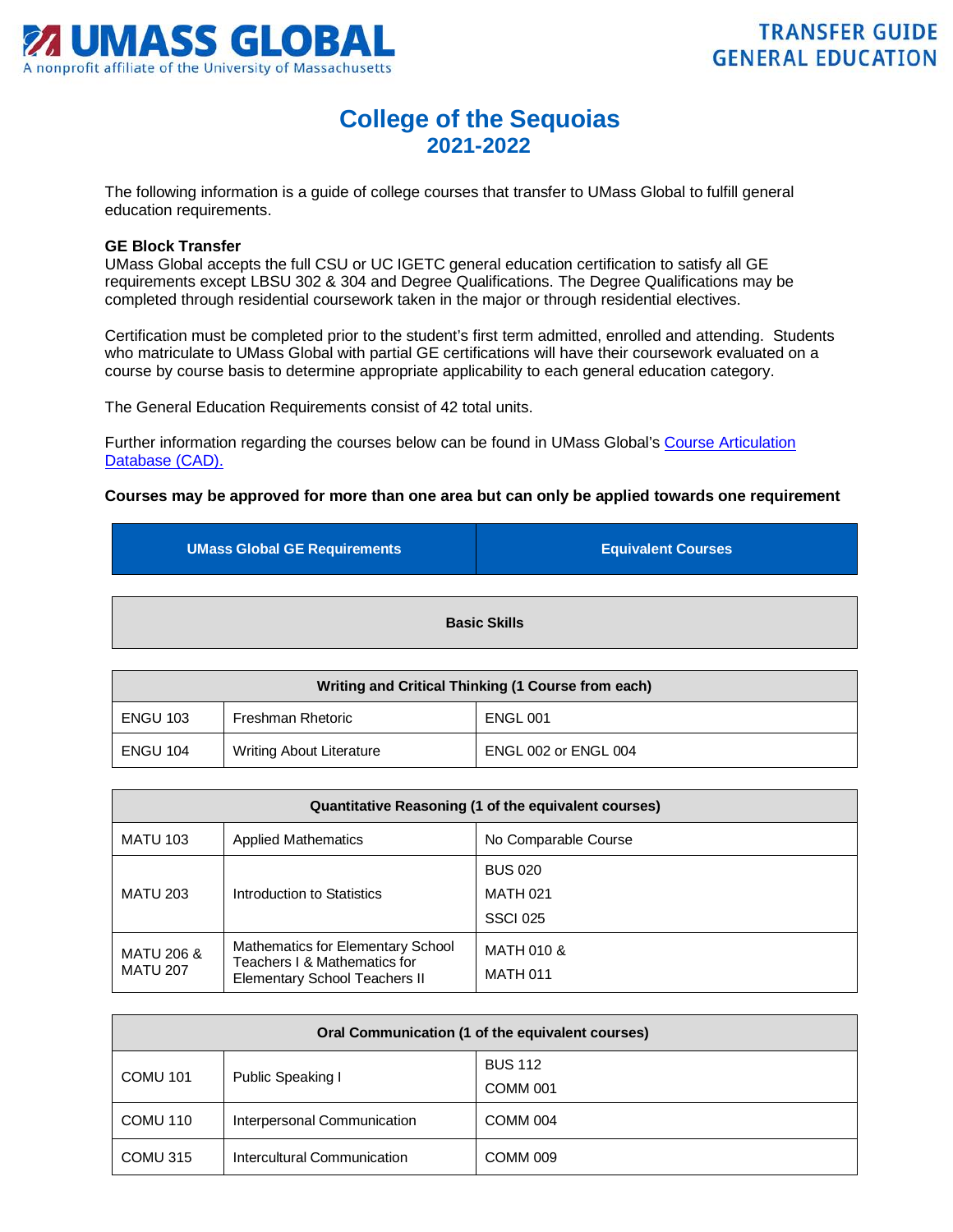| Oral Communication (1 of the equivalent courses) |                              |                      |
|--------------------------------------------------|------------------------------|----------------------|
| COMU 410                                         | Organizational Communication | No Comparable Course |

|  | <b>Breadth Requirements</b> |
|--|-----------------------------|
|--|-----------------------------|

| Humanities (3 courses from 3 different areas totaling 9 credits) |                                                             |
|------------------------------------------------------------------|-------------------------------------------------------------|
|                                                                  | <b>BUS 112*</b>                                             |
| <b>Communications</b>                                            | COMM 001*, 002, 004*, 005, 007, 008, 009*, 103, 112         |
| Subject Codes: COMU                                              | <b>JOUR 007</b>                                             |
|                                                                  | *Cannot Double Count with the Basic Requirement             |
|                                                                  | ENGL 004*, 010, 014, 015, 016, 018, 019, 030, 031, 044,     |
|                                                                  | 045, 046                                                    |
| <b>English</b><br>Subject Codes: ENGU                            | <b>LING 111</b>                                             |
|                                                                  | *Cannot Double Count with Basic Requirement                 |
|                                                                  | ARCH 070, 071                                               |
|                                                                  | ART 001, 002, 003, 006, 008, 009, 015, 061                  |
| <b>Fine Arts</b><br>Subject Codes: ARTU, MUSU, THDU, FAUU, FTVU  | CINA 031, 032                                               |
| Must be 2 semester units or greater                              | DRAM 001, 002, 006, 040                                     |
|                                                                  | GD 160                                                      |
|                                                                  | MUS 001, 004, 005, 006, 007, 010, 011, 013, 014, 016        |
|                                                                  | ASL 001, 002, 003, 004, 106                                 |
| <b>Foreign Language</b><br>Subject Codes: FLUU, SPNU, GERU, FRNU | PORT 001, 002                                               |
|                                                                  | SPAN 001, 002, 003, 004, 012, 022, 023                      |
|                                                                  | ART 004*, 005*                                              |
| <b>Humanities</b>                                                | ETHN 002*, 003*, 004*                                       |
| Subject Codes: HUMU                                              |                                                             |
|                                                                  | *Cannot Double Count with the Social Science<br>Requirement |
| <b>Liberal Studies</b>                                           |                                                             |
| <b>Subject Codes: LBSU</b><br>Excludes LBSU 300                  | No Comparable Course(s)                                     |
| Philosophy<br>Subject Codes: PHLU                                | PHIL 001, 005, 020, 025                                     |
| <b>Religious Studies</b><br><b>Subject Codes: RELU</b>           | <b>PHIL 012</b>                                             |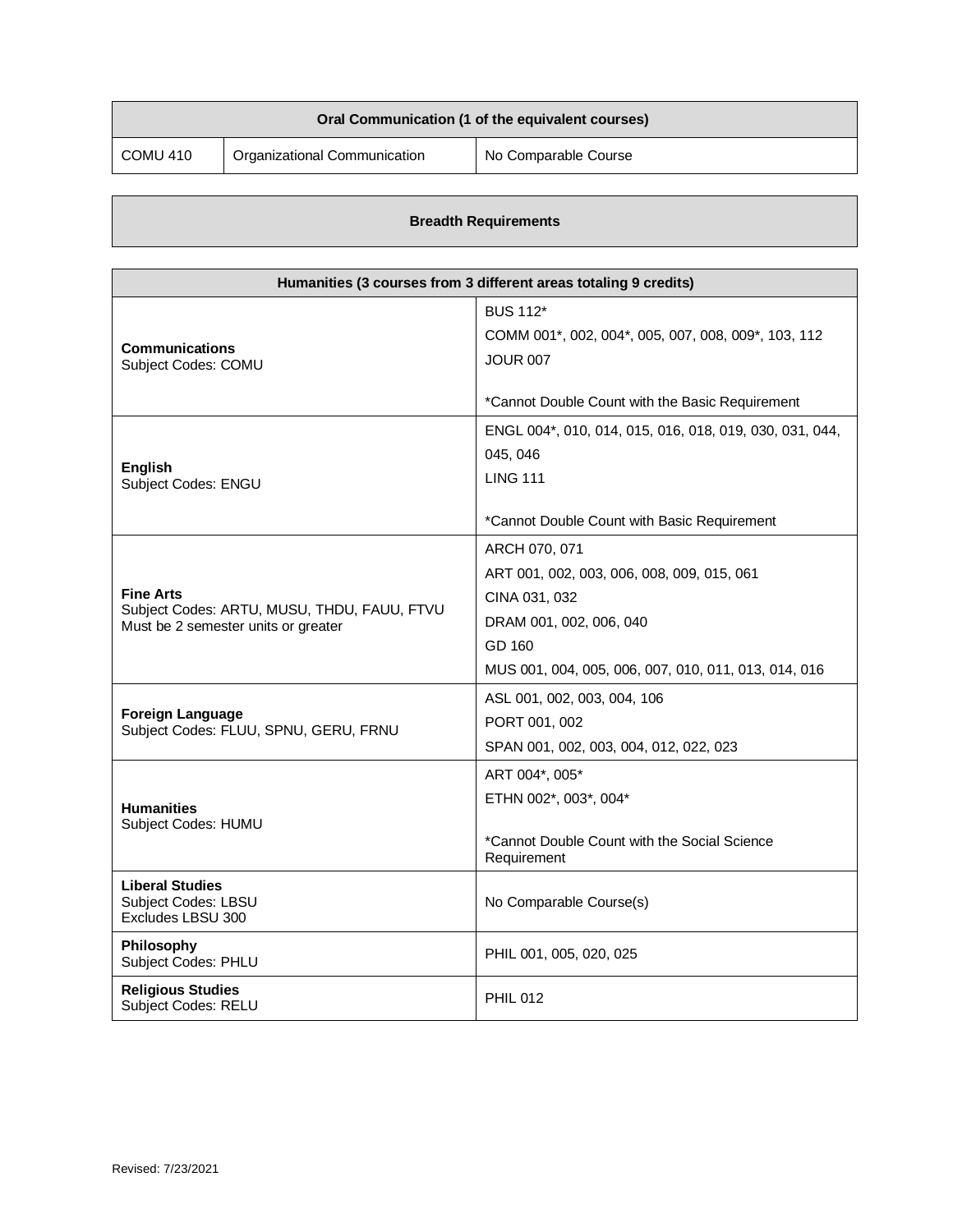| Natural Sciences (2 courses, totaling 6 credits) |                                                  |
|--------------------------------------------------|--------------------------------------------------|
|                                                  | AG 002, 004                                      |
|                                                  | ASCI 001, 113                                    |
|                                                  | <b>ANTH 011</b>                                  |
| <b>Natural Science</b>                           | <b>ASTR 010</b>                                  |
|                                                  | BIOL 001, 002, 020, 021, 022, 025, 030, 031, 040 |
|                                                  | CHEM 001, 002, 010, 012, 013, 020, 021           |
| Lab credit is not required.                      | <b>ESCI 001</b>                                  |
| Subject Codes: BIOU, CHMU, ESCU, FSNU, LPSU,     | GEOG 001, 001L                                   |
| LSCU, NSCU, PSCU, PHYU                           | GEOL 001, 005, 012                               |
|                                                  | <b>MET 001</b>                                   |
|                                                  | <b>NSCI 131</b>                                  |
|                                                  | <b>NUTR 018</b>                                  |
|                                                  | <b>PSCI 020</b>                                  |
|                                                  | PHYS 020, 021, 055, 056, 057                     |

| Social Sciences (3 courses from 3 different areas totaling 9 credits) |                                                                                                                                                                    |  |
|-----------------------------------------------------------------------|--------------------------------------------------------------------------------------------------------------------------------------------------------------------|--|
| <b>Criminal Justice</b><br>Subject Code: CJCU                         | AJ 011, 013, 014, 045, 112, 113, 114, 115, 121, 123, 130                                                                                                           |  |
| <b>Early Childhood Education</b><br><b>Subject Code: ECEU</b>         | CHLD 039, 042, 126, 134, 140, 143, 144, 147, 148, 149,<br>152, 158                                                                                                 |  |
| <b>Economics</b><br>Subject Code: ECNU                                | ECON 025, 040, 050                                                                                                                                                 |  |
| <b>History</b><br>Subject Code: HISU                                  | HIST 004, 005, 017, 018, 023, 025                                                                                                                                  |  |
| <b>Legal Studies</b><br>Subject Code: LEST                            | No comparable courses                                                                                                                                              |  |
| <b>Marketing</b><br>Subject Code: MKTU                                | <b>BUS 174</b>                                                                                                                                                     |  |
| <b>Organizational Leadership</b><br>Subject Code: OLCU                | <b>BUS 185</b>                                                                                                                                                     |  |
| <b>Political Science</b><br>Subject Code: POSU                        | AJ 025<br>POLS 005, 006, 008, 009, 010, 011, 012<br><b>SSCI 050</b>                                                                                                |  |
| <b>Psychology</b><br>Subject Code: PSYU                               | <b>CFS 080</b><br>PSY 001, 005, 010, 029, 034, 130                                                                                                                 |  |
| <b>Social Science</b><br>Subject Code: SSCU                           | <b>ANTH 012</b><br>ART 004*, 005*<br>ETHN 001, 002*, 003*, 004*, 010<br><b>GEOG 002</b><br><b>JOUR 020</b><br>*Cannot Double Count with the Humanities Requirement |  |
| <b>Social Work</b>                                                    | HSRV 120, 122                                                                                                                                                      |  |